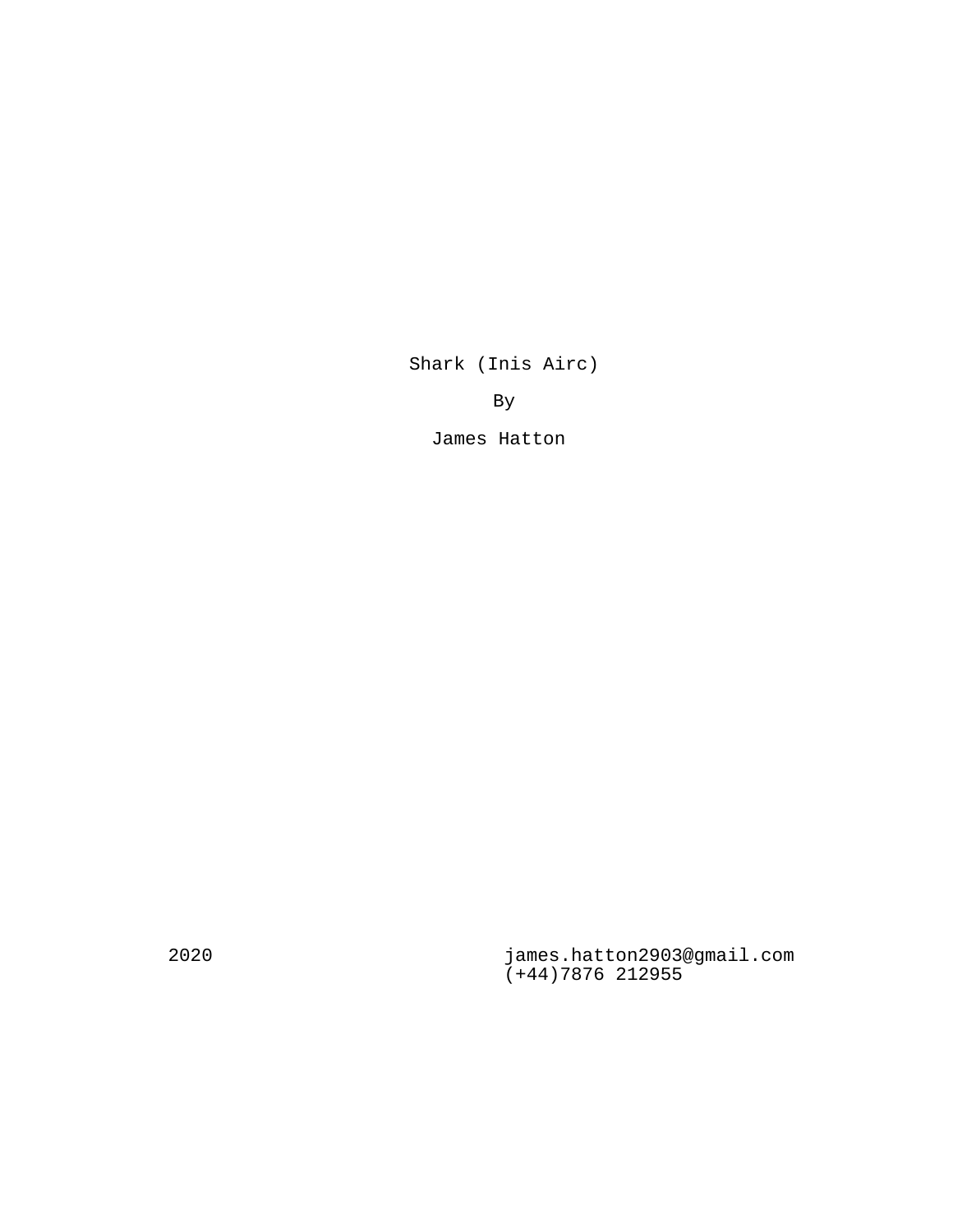EXT. GARDEN OVERLOOKING SHORELINE. DAY.

Pull focus to outline of MAN kneeling in dirt.

Pan up to mid-shot of Man.

Man begins to mix water into the dirt, creating thick mud. He continues to mix. He is distracted yet intent.

> NARRATOR (V.O.)

So we're leaving.

No more rowing to Boffin drunk. No more 60-strong Mass of a Sunday. Leaving en masse having gone round in wet circles all of a Saturday night trying to find a disappearing shark in the bitch Atlantic.

Old John had lost his two sons on the same day two years before. We all knew John and John-Joe and Pa-Jo and a few saw them leave that time they went to feed the sea their bones.

The surf rose up to meet them. Only Pa-Jo's body was ever found.

Man begins to pack mud onto the top of his head. He makes a line across the dome of his skull.

> NARRATOR (V.O.)

So we're leaving.

I've packed Shark dirt onto the edges of my head, square that it is. This dirt and I will fuse and my tears at leaving will travel a few miles around my circumference before the sea takes them too.

Come leaving with me, land. Come leaving with me, sea. Let's leave and leave and leave and leave.

Man finishes the ring of dirt around the vertical circumference of his head.